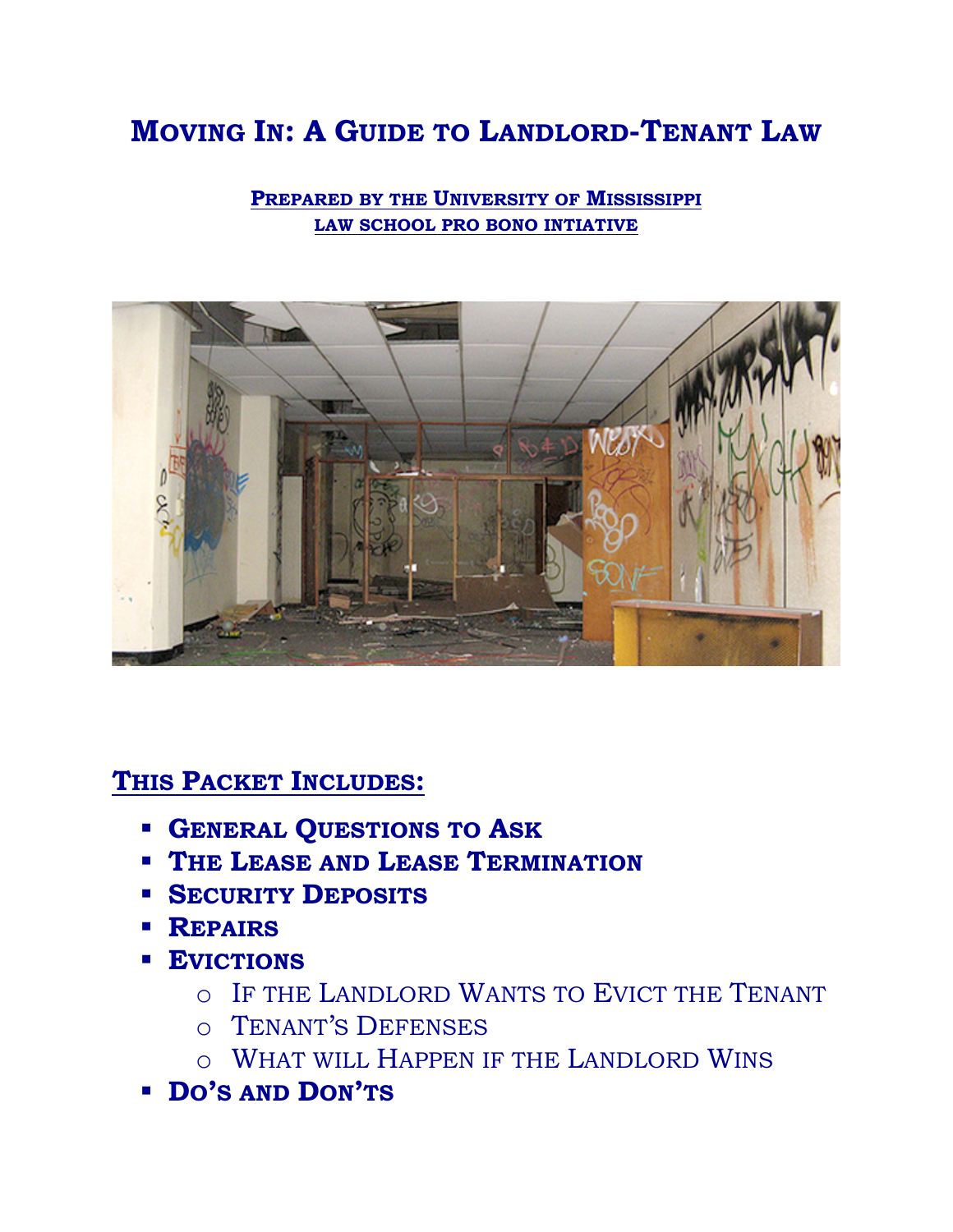### **GENERAL QUESTIONS TO ASK:**

- **How long is the lease? Start date? End date?**
- **Does the tenant need a co-signer or guarantor?**
	- o If the tenant doesn't have an established credit record, some landlords require someone else, called a guarantor, to agree to cover the tenant's rent if for some reason the tenant is unable to pay it. In the case of young tenants, this person is often a parent. o
- **Does the apartment require renter's insurance? If so, how much is it?**
	- o Renter's insurance is like house insurance: it may partially reimburse the tenant if a fire, flood, or another unavoidable act of nature damages the apartment. Some renter's insurance will protect against theft as well.
- **When can the tenant pick up the keys?**
- **When is rent due?**
- **What forms of payment will the landlord accept for rent?**
- **How is rent to be paid?**
- **How much are late fees, and when are they applied?**
- **How quickly will maintenance requests be handled?**
- **What is the proper way to make a maintenance request?**
- **Is it possible to cancel the lease early?**
- **What is the cost of breaking the lease?**
- **How much is the deposit?**
- **How much of the deposit is refundable?**
- **Is there an application fee?**
- **What is the policy on guests?**
- **Does this apartment take pets?**
- **Is there a parking permit required? Are there covered or reserved spaces?**
- **What are the pool hours?**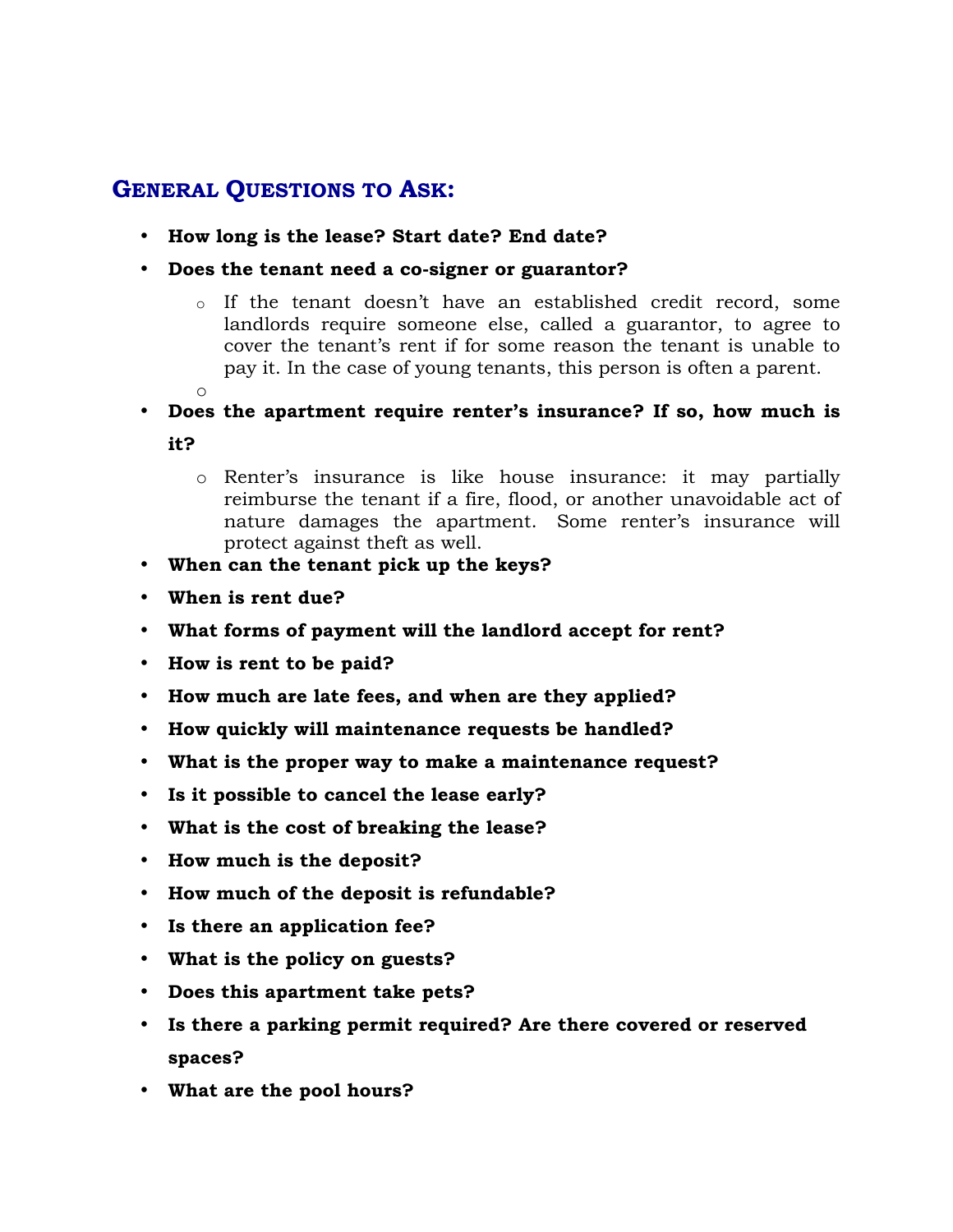- **What utilities are included in the rent?**
- **Are there hook-ups for washers and dryers in the apartments? If not, is there a laundry facility? How much does it cost? When is it open?**
- **Is there a gym? What are the hours? Are there charges for use?**
- **May the tenant sublease the apartment?**
- **Are there any limitations on decorating the apartment?**
- **Is the water heater shared between apartments? How large is it?**
- **Is there an emergency maintenance contact?**
- **How long did the last tenant stay, and what rent did she or he pay?**
- **Are there other students living in the building?**
- **Have there been any major repairs or renovations done in the past year?**
- **Are any major repairs anticipated for the upcoming year?**
- **Who will be responsible for repairs, including small ones?**
- **Will any repairs, including small ones, that are to be completed before I move in, be put in writing?**
- **When does the landlord have access to the apartment?**
	- o A landlord has no right to enter a tenant's apartment unless that right is reserved in the lease. Check the lease to see whether the landlord has reserved a right to enter.
- **Can my landlord change rules such as pet regulations in the middle of my lease?**
	- o A landlord can make reasonable rules and regulations, but a new rule is effective during the middle of a lease only if the rule does not substantially modify the agreement. A new rule such as a nopet rule or a pet deposit rule would appear to substantially change the lease and would therefore be effective only when a lease is renewed.
- **When can the landlord increase the rent?**
	- o The amount of rent in a month-to-month tenancy (one without a fixed ending date) can be increased by giving 30 days notice. In a fixed term lease, the rent cannot be increased until the lease is renewed, unless there is a provision in the lease providing for rent increases.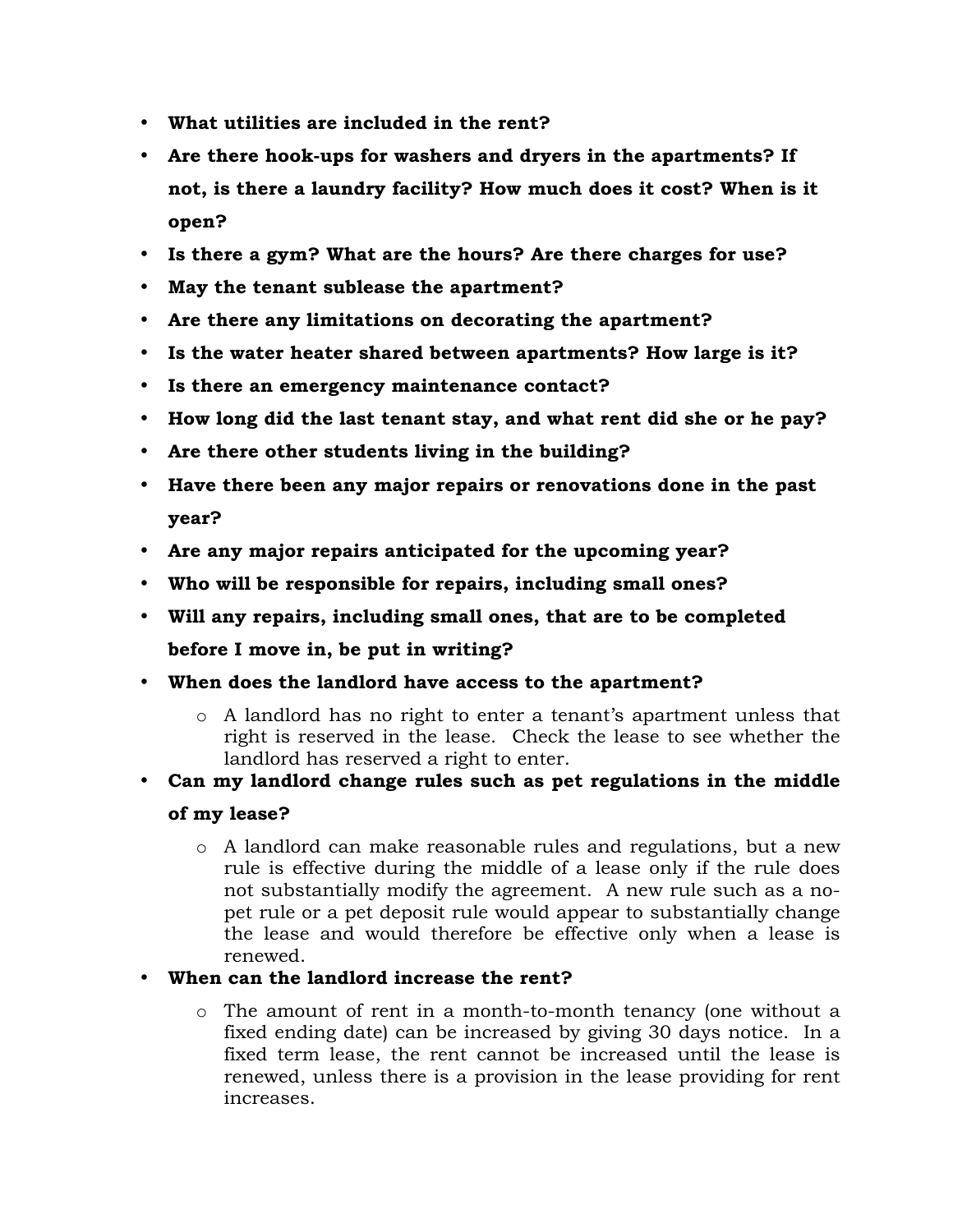# **THE LEASE (RENTAL AGREEMENT)**

### **A proper rental agreement should include:**

- $\blacksquare$  the address of the rented property,
- the landlord's name and address,
- $\blacksquare$  the dwelling unit leased,
- the amount of rent,
- $\bullet$  the persons(s) who will occupy the unit,
- $\blacksquare$  the amount and nature of the deposit,
- the rent payment dates,
- $\blacksquare$  the term of the lease,
- whether the landlord or tenant will pay the utilities,
- whether the landlord or tenant will be responsible for property maintenance,
- and a list of the dwelling's defects at the time of rental so responsibility is clear at the beginning.

\_\_\_\_\_\_\_\_\_\_\_\_\_\_\_\_\_\_\_\_\_\_\_\_\_\_\_\_\_\_\_\_\_\_\_\_\_\_\_\_\_\_\_\_\_\_\_\_\_\_\_\_\_\_\_\_\_\_\_\_\_\_\_\_\_\_\_\_\_\_\_\_\_\_\_\_\_\_

### **LEASE TERMINATION**

### **When does the lease end?**

- It depends on the type of lease. A fixed-term lease is one that has a specific ending date (such as a lease for one year). In this kind of lease, the tenancy automatically ends on the fixed date. The lease cannot be terminated before that date by either landlord or tenant except in case of a breach such as non-payment by the tenant or failure to repair by the landlord.
- If a tenant leases a property without a fixed ending date, it is probably a month-to-month tenancy. In that case, either the landlord or tenant may terminate the lease by giving 30 days written notice. No reason is required for the termination.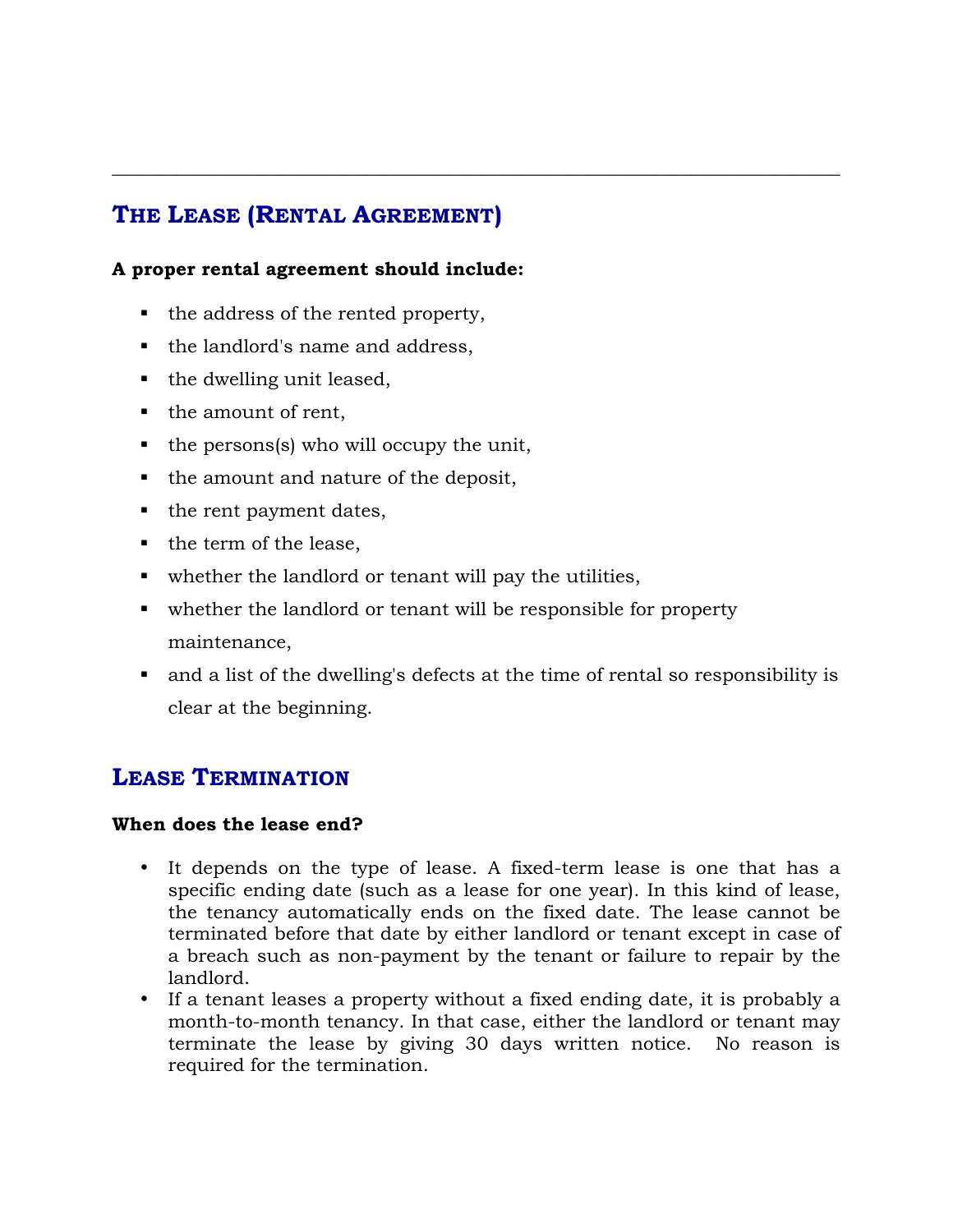### **What happens if the tenant stays on after the ending date of the lease?**

• If a landlord accepts rent after the lease expires, the tenant becomes a month-to-month tenant, and a 30 day notice is required to terminate. Miss. Code Ann. § 89-8-17. Or, the landlord may refuse to accept rent and file an action to remove the tenant as a holdover tenant.

### **What will happen if a tenant leaves before the lease is up?**

- If the landlord has not agreed to release the tenant from the rental obligation and has not breached the lease so that the tenant has a right to cancel the lease, the tenant is liable for the rent for the remaining period of the lease. If the landlord relets the apartment, the tenant's obligation will be reduced by the amount paid by the new tenant.
- *Warning:* The tenant should not assume that the landlord is releasing the tenant from his obligation just because the tenant tells the landlord he is leaving, even if the landlord does not object. The tenant is still liable for the remaining rent during the lease unless the landlord expressly releases him from that obligation.

### **What is the tenant's responsibility if his roommates move out?**

• In most leases, tenants are jointly and severally liable, meaning that each tenant is responsible for the entire rent. If the tenant's roommate moves out, the tenant may still be liable for all remaining rent. The tenant should check the lease to see if he is jointly and severally liable.

### **Can the landlord evict the tenant without taking him to court?**

- In some cases, yes. This is called "self-help" eviction. Landlords occasionally attempt to evict tenants without going through the court eviction process, either by locking the tenant out or by putting the tenant's belongings on the street. Self-help eviction is permitted in Mississippi **ONLY** if
	- $\circ$  (1) the landlord has a written lease which explicitly states that the landlord reserves this right; and
	- o (2) the eviction can be accomplished without breach of the peace. Furthermore, the landlord must still give the proper written notice as set out above. If the landlord evicts by self-help without a provision in the lease, or without giving proper notice, the landlord has wrongfully evicted the tenant and may be liable for damages.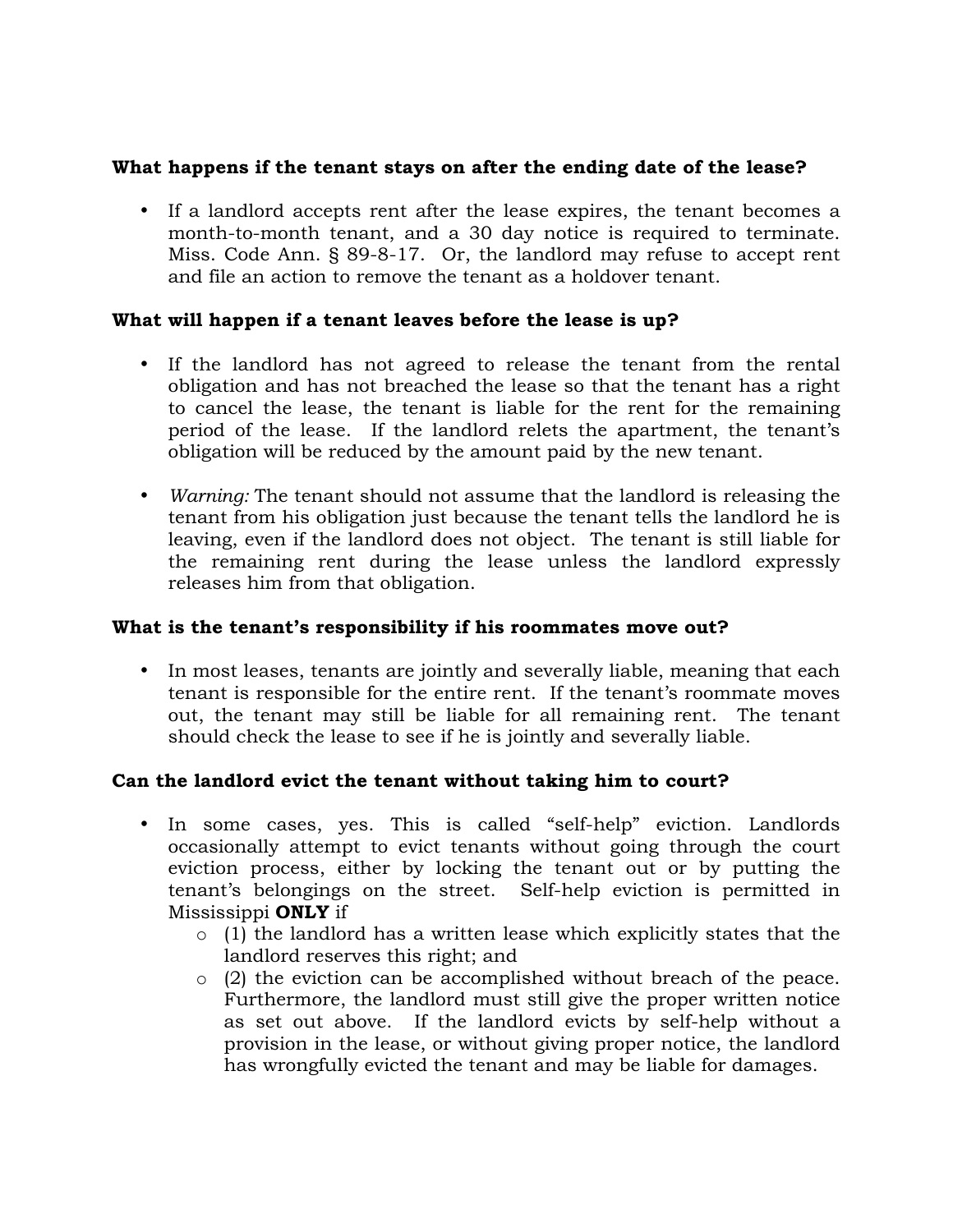### **How does self-help eviction work? What can the landlord do?**

• Landlords may try to accomplish self-help eviction by padlocking the tenant out of the apartment, keeping the tenant's furniture and personal belongings. A landlord is NOT permitted to do this. The only way to lawfully use self-help is for the landlord to put the tenant's belongings out on the sidewalk or in the yard prior to locking the tenant out.

\_\_\_\_\_\_\_\_\_\_\_\_\_\_\_\_\_\_\_\_\_\_\_\_\_\_\_\_\_\_\_\_\_\_\_\_\_\_\_\_\_\_\_\_\_\_\_\_\_\_\_\_\_\_\_\_\_\_\_\_\_\_\_\_\_\_\_\_\_\_\_\_\_\_\_\_\_\_

### **SECURITY DEPOSITS**

### **What is a Security Deposit?**

- Most residential properties require a security deposit when the tenant signs the lease. This can range anywhere from \$50 to the amount of one month's rent, or more. Upon moving out of the property, the tenant may request the return of his security deposit.
- If the landlord improperly retains a security deposit without reason, the tenant has the right to file an action in court for the return of the deposit. If the landlord acted in bad faith in retaining the security deposit, the tenant may be entitled to an additional \$200.00, along with the complete return of the deposit.

### **What steps can the tenant take to get the security deposit back?**

• A tenant must simply make a written request that the landlord return the deposit. The landlord has 45 days after the end of the tenancy and demand by the tenant to return the deposit.

### **When can a landlord keep a security deposit?**

• The landlord does have the right to deduct any rent owed or reasonable costs for cleaning the unit or repairing any damage caused by the tenant beyond ordinary wear and tear. However, the landlord is responsible for providing the tenant with a written notice itemizing the reasons for keeping the deposit within forty-five days of the termination of the tenancy and demand by the tenant.

### **What can the tenant do if the landlord improperly retains the security deposit?**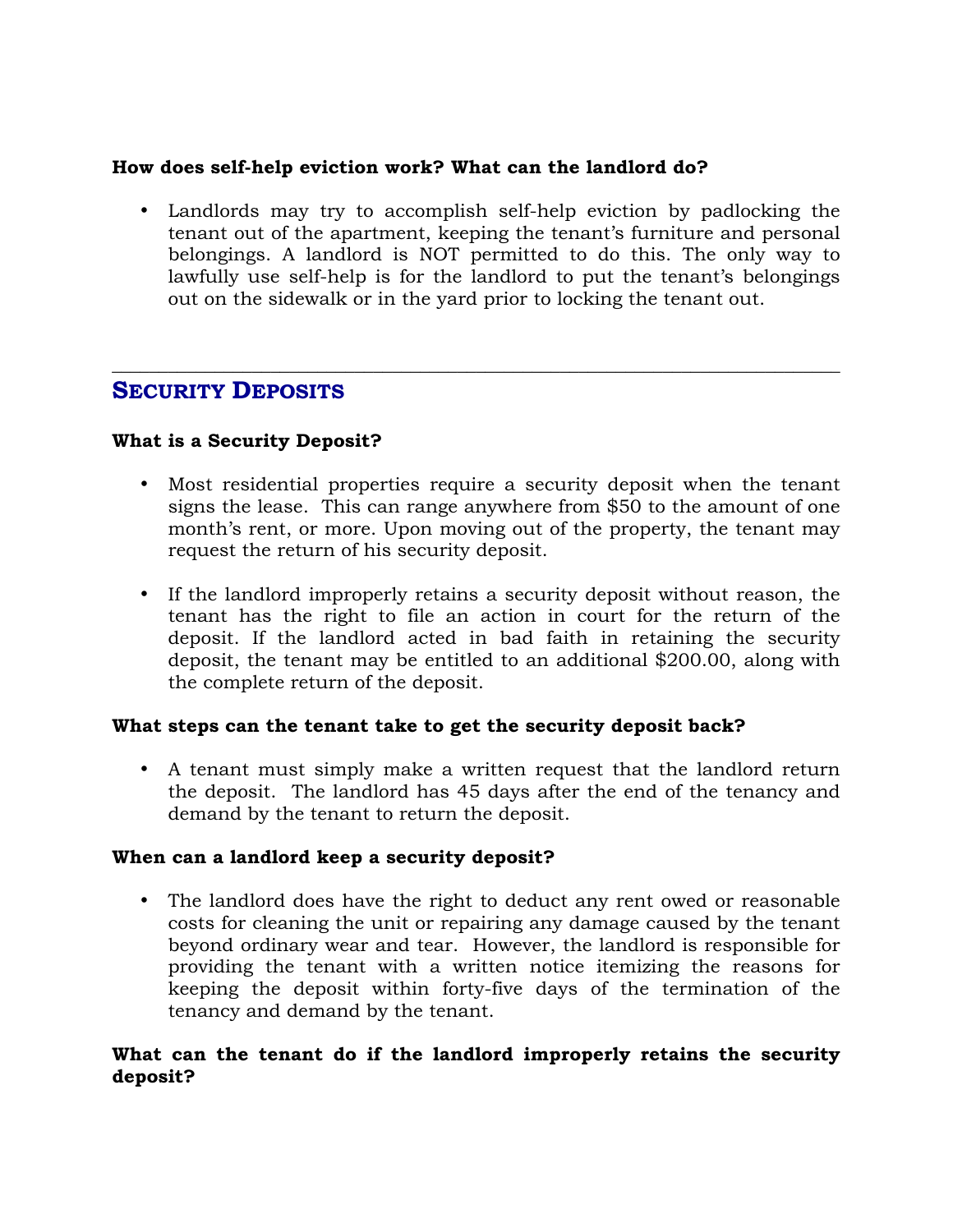• If the landlord fails to return the deposit without reason or compliance with the statute, the tenant may file an action in justice court for return of the deposit. If the landlord acted in bad faith, the tenant may get \$200.00 in addition to the returned deposit.

### **GENERAL QUESTIONS ABOUT REPAIRS**

### **When must a landlord make repairs to a rental unit?**

• A landlord must make repairs to a rental unit under the following circumstances:

\_\_\_\_\_\_\_\_\_\_\_\_\_\_\_\_\_\_\_\_\_\_\_\_\_\_\_\_\_\_\_\_\_\_\_\_\_\_\_\_\_\_\_\_\_\_\_\_\_\_\_\_\_\_\_\_\_\_\_\_\_\_\_\_\_\_\_\_\_\_\_\_\_\_\_\_

- 1. *By agreement*. A landlord must make repairs if the rental agreement states that the landlord will make repairs. Check the lease to see if the landlord has agreed to make repairs.
- 2. *In common areas*. A landlord must make repairs in common areas, such as the grounds and buildings used by all tenants.
- 3. *To comply with codes.* A landlord is required to comply with all building and housing codes. Miss. Code Ann. § 89-8-23. Building and housing codes are defined as any law, ordinance, or governmental regulation concerning fitness for habitation, construction, maintenance, operation, occupancy or use of any premises or dwelling unit.
- 4. *To maintain the unit.* Landlords are required to maintain a unit in substantially the same condition as at the beginning of the lease, reasonable wear and tear excepted. Miss. Code Ann. § 89-8-23. A landlord must repair anything that was working at the beginning of the lease.
- 5. *To avoid dangerous defects*. Landlords have a duty to provide premises free of dangerous defects, to repair dangerously defective conditions, *O'Cain v. Freeman*, 603 So.2d 824 (Miss. 1992) and to provide a habitable home.

### **What should I do to get my landlord to repair?**

• A tenant must give the landlord 30 days notice, in writing, stating the specific defect that needs repair. First, call the landlord. Tell him what the problem is and that it needs to be repaired immediately. After calling, write a detailed letter to the landlord, which includes a detailed description of the problem, the request, and the date and time of the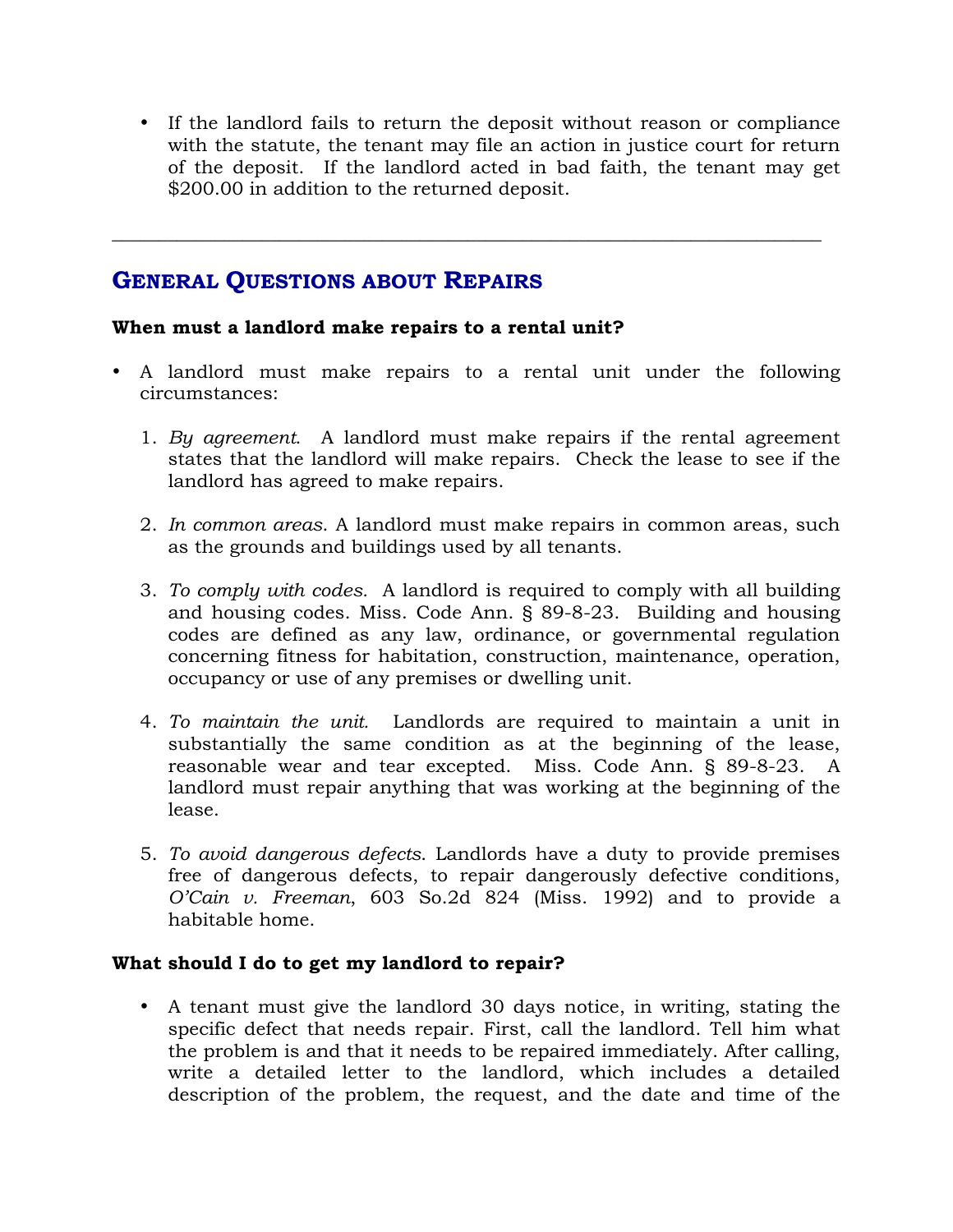phone call. Then mail the letter to the landlord. You should date the notice, keep a copy, and make a note on your copy of the day and manner of delivery of the notice to the landlord.

### **What should I do if the landlord does not repair after 30 days?**

- If the landlord does not repair after 30 days, a tenant may (1) cancel the lease, (2) use the repair and deduct remedy in Miss. Code Ann. 89-8-15; or (3) bring suit against the landlord in justice court to make the repairs.
- *Notice*: No notice is required to terminate a tenancy if the landlord has committed a substantial violation that materially affects health and safety. Miss. Code Ann. 89-8-19(4).
- *Repair and deduct:* If, thirty days after the repair request (and the written notice), the landlord has not repaired the problem, the tenant:
	- o May repair the problem himself, which entitles the tenant to reimbursement within 45 days after the tenant submits his receipts to the landlord. However, be aware that the bills cannot exceed the usual and customary charges for such repairs. The expense of the repair can also not exceed or be equal to one month of rent payment.
	- o **The tenant should be sure to keep a copy of all receipts and bills and be prepared to prove to a court that the cost of the repairs is not out of the ordinary for that type of repair.** Before using this remedy, the tenant should obtain two estimates, notify the landlord of the estimates, and ask the landlord to make the repair if he can do it for less than the estimates.
- In order to use this remedy, the tenant must have met the following statutory obligations:
	- o Keeping premises safe and clean;
	- o Disposing of all garbage and waste in a clean and safe manner in compliance with community standards;
	- o Keeping all plumbing fixtures clean;
	- o Reasonably using all electrical, plumbing, sanitary, heating, ventilating, air conditioning and other facilities and appliances, including elevators;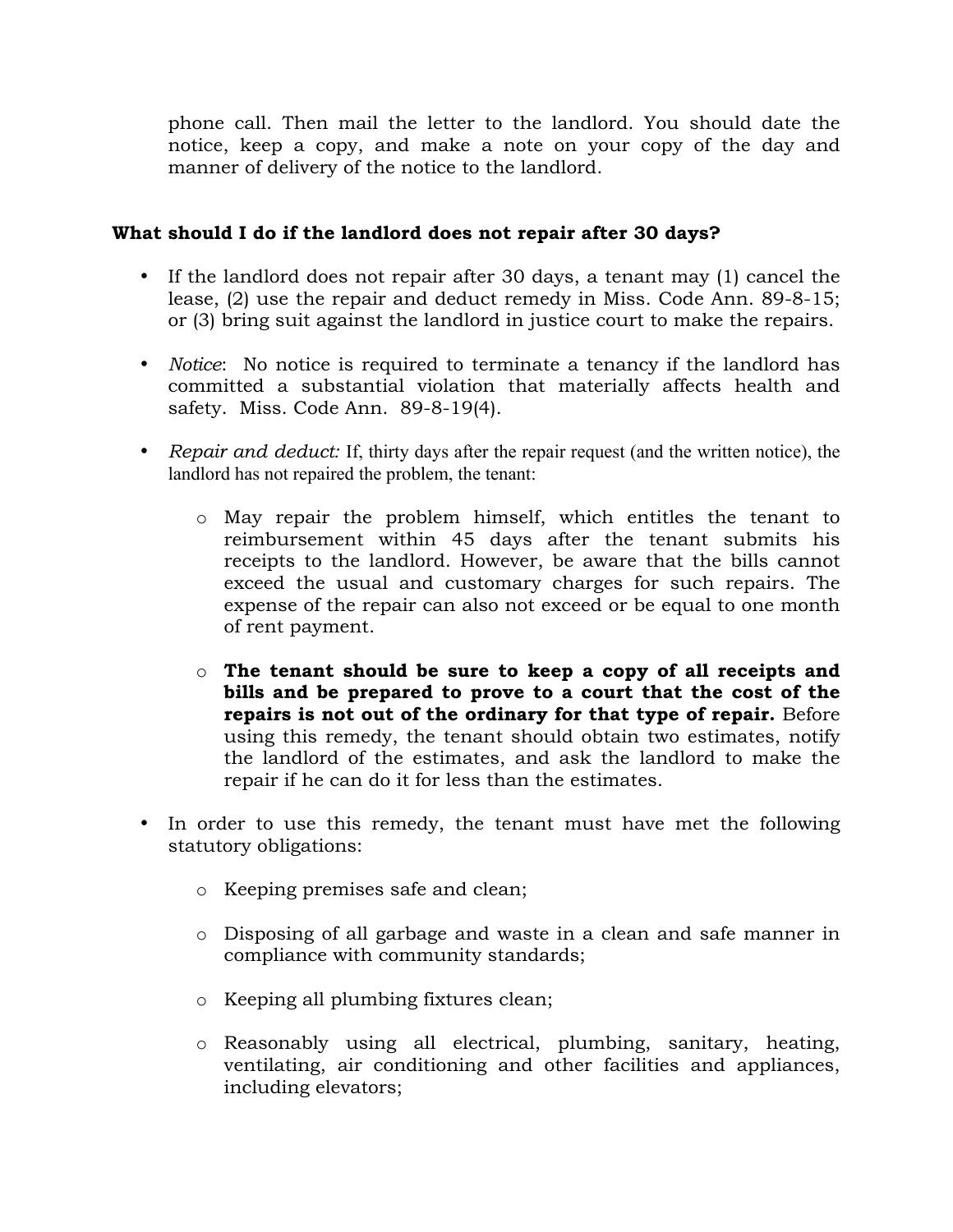- o Not deliberately or negligently destroying or damaging any part of the premises;
- o Conducting himself or herself in a way that will not disturb neighbors' enjoyment of their property;
- o Informing the landlord of any condition that may cause damage;
- o Maintaining the property in substantially the same condition as it was in when the tenant moved in;
- o The tenant also cannot have used this remedy in the prior six months
- The tenant MUST be current in his or her rental payments in order to exercise this right.
- The tenant also has the right to offset the cost of the repairs against future rent.
- *Warning:* If the problem was caused by a tenant or his guest, or if notice was not properly given, a tenant may be in breach of the lease by canceling or using repair and deduct.

\_\_\_\_\_\_\_\_\_\_\_\_\_\_\_\_\_\_\_\_\_\_\_\_\_\_\_\_\_\_\_\_\_\_\_\_\_\_\_\_\_\_\_\_\_\_\_\_\_\_\_\_\_\_\_\_\_\_\_\_\_\_\_\_\_\_\_\_\_\_\_\_\_\_\_\_\_\_

### **EVICTIONS**

### **When can a landlord evict a tenant for nonpayment of rent?**

• The landlord must give the tenant a three-day notice, in writing, to evict for nonpayment of rent. The notice must state that the tenant must pay rent or vacate possession. Miss. Code Ann. § 89-7-27. If the tenant does not pay in three days, the landlord may file an eviction action in justice court and obtain an order of eviction.

### **What can I do if the landlord files an eviction action?**

• If the tenant brings the rent current and pays court costs before the court enters judgment, the landlord may not evict the tenant. The landlord may not refuse to accept full rent payment prior to the court order. Miss. Code Ann. § 89-7-45.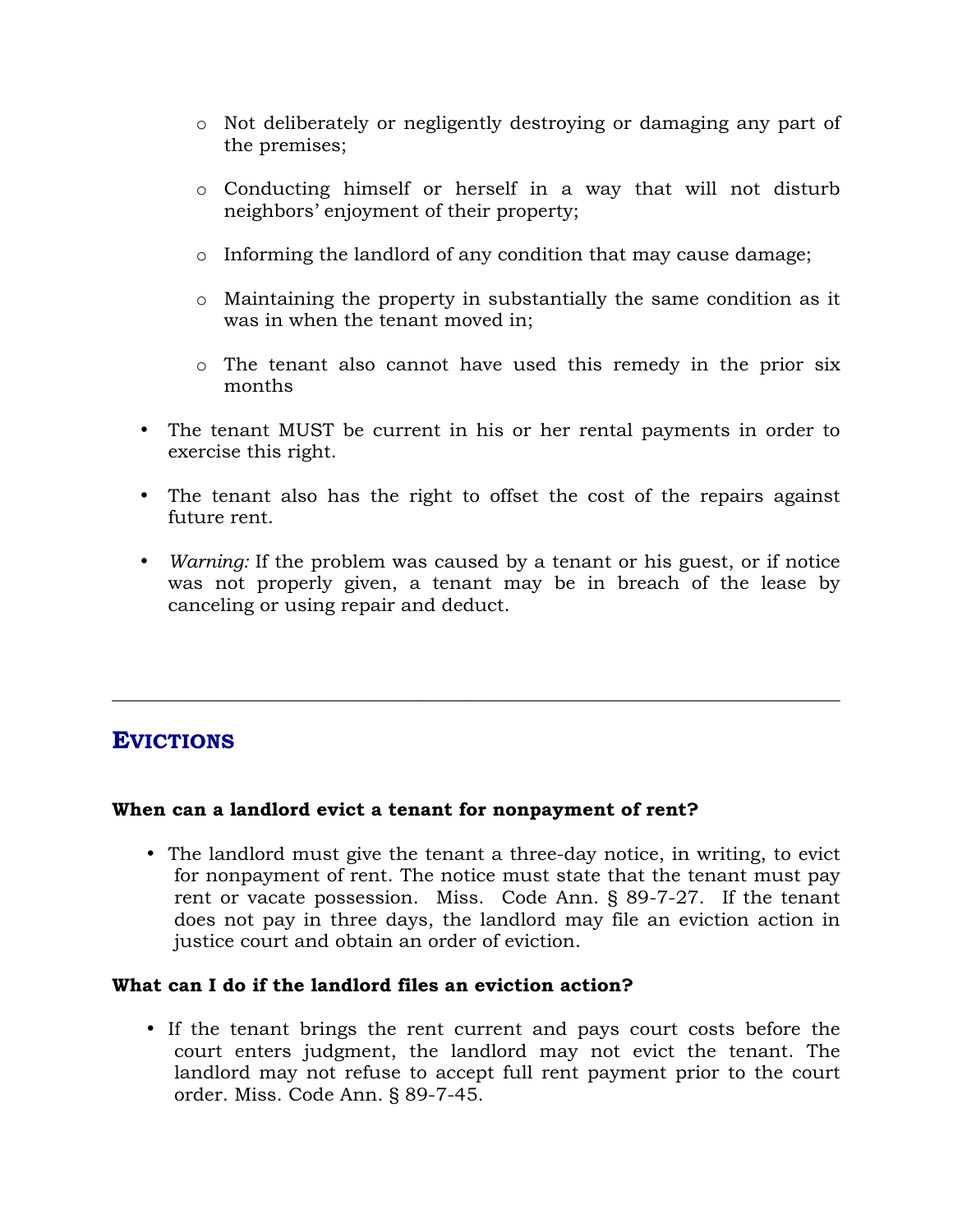### **When can the landlord evict a tenant for reasons other than nonpayment of rent?**

- A landlord may evict a tenant for other breaches of the lease or for damages to the property or disturbances. The landlord must give the tenant a thirty-day written notice of eviction which must (1) state specifically what the tenant has done that is a breach of the lease or the landlord-tenant act; (2) state that the lease will terminate in 30 days if the tenant has not remedied the breach in some way. Miss. Code Ann. § 89-8-13(3).
- The landlord must give the tenant notice of his right to cure the breach, and if the tenant does cure the breach, the landlord may not seek eviction.

### **What should the tenant do if the landlord tries to evict him for a breach of the lease?**

- If the tenant wants to stay in the unit, he should try to remedy the breach by payment of damages or by providing the landlord with some assurance that the breach will not occur again. Make a written offer of remedy or assurance to the landlord and keep a copy of the offer.
- *Warning:* No notice is required to terminate a tenancy if the tenant has committed a substantial violation that materially affects health and safety. Miss. Code Ann. 89-8-19(4).

### **IF THE LANDLORD WANTS TO EVICT A TENANT**:

### **The Tenant may be evicted for the following reasons:**

- o For nonpayment of rent, if:
	- The required 3-day notice has been given;
	- The Tenant owes the Landlord rent;
	- The Tenant has no defense to nonpayment; and
	- The Tenant has not paid rent by the time of the actual eviction.
- o For "material noncompliance" other than rent default, if:
	- The required notice has been given; and
	- The Tenant has violated an obligation
	- The Tenant has not remedied the violation.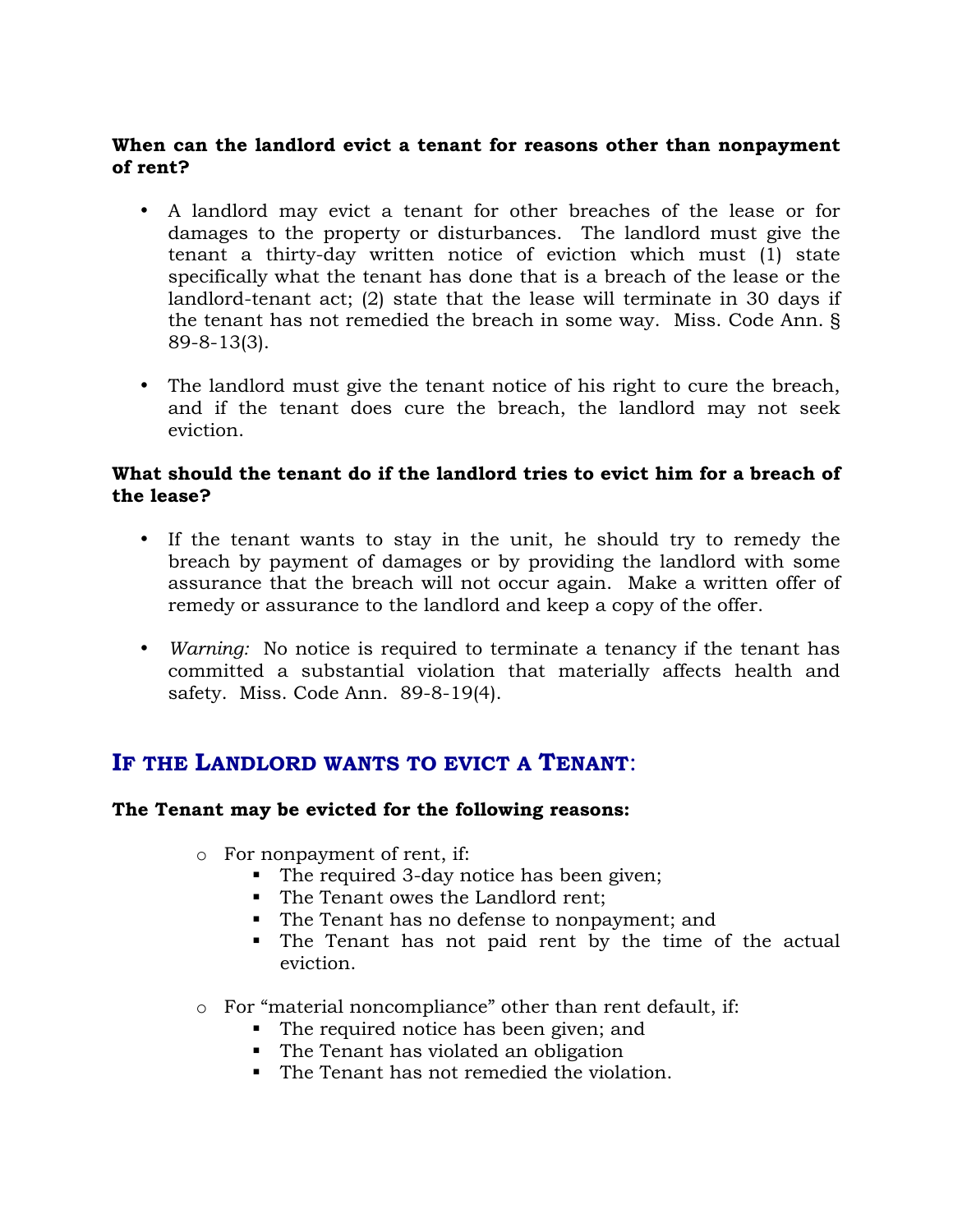# **TENANT'S DEFENSES**

The Tenant may not owe rent, or may owe only reduced rent, because of defects in the property.

### *1. Failure to repair:*

- o The Tenant has made a request for repairs, and the Landlord has not repaired the unit within 30 days. The rent may be reduced to a reasonable amount considering the repairs that need to be made.
	- Example: The roof leaks in a house making 1 of the 3 bedrooms unusable. The Tenant requests in writing that the Landlord repair the roof, and after 30 days the Landlord has not fixed the roof. The rent may be reduced to a reasonable amount, perhaps 2/3s of the full rent.
	- Example: A Tenant is one month behind in her rent. For three months, the Landlord failed to repair burst pipes that flooded the bathroom and made it unusable. Although rent for the apartment is \$600, an apartment with no toilet is, in the court's judgment, worth only \$200 a month. The Tenant owes the Landlord \$200 for the last month, but the Landlord owes the Tenant \$800 for the two months she paid in full. The Tenant should not be evicted, and may be given a judgment for \$600.

### *2. Tenant made repairs:*

- o The Tenant has made a request in writing for repairs; the Landlord has not repaired the unit within 30 days, and the Tenant has made the repairs after the 30 days. The rent may be reduced by the reasonable costs of the repairs up to the amount of monthly rent. The request must be in writing to use this remedy.
	- Example: Using the same facts, except after 30 days the Tenant pays \$500 to have the roof repaired. The rent may be reduced by \$500 if the monthly rent is more, and the costs are reasonable.
- *3. Uninhabitability:*
	- o If a unit was uninhabitable because of defects that the Landlord should have repaired, or because of natural disaster, no rent is owed for the time it was uninhabitable.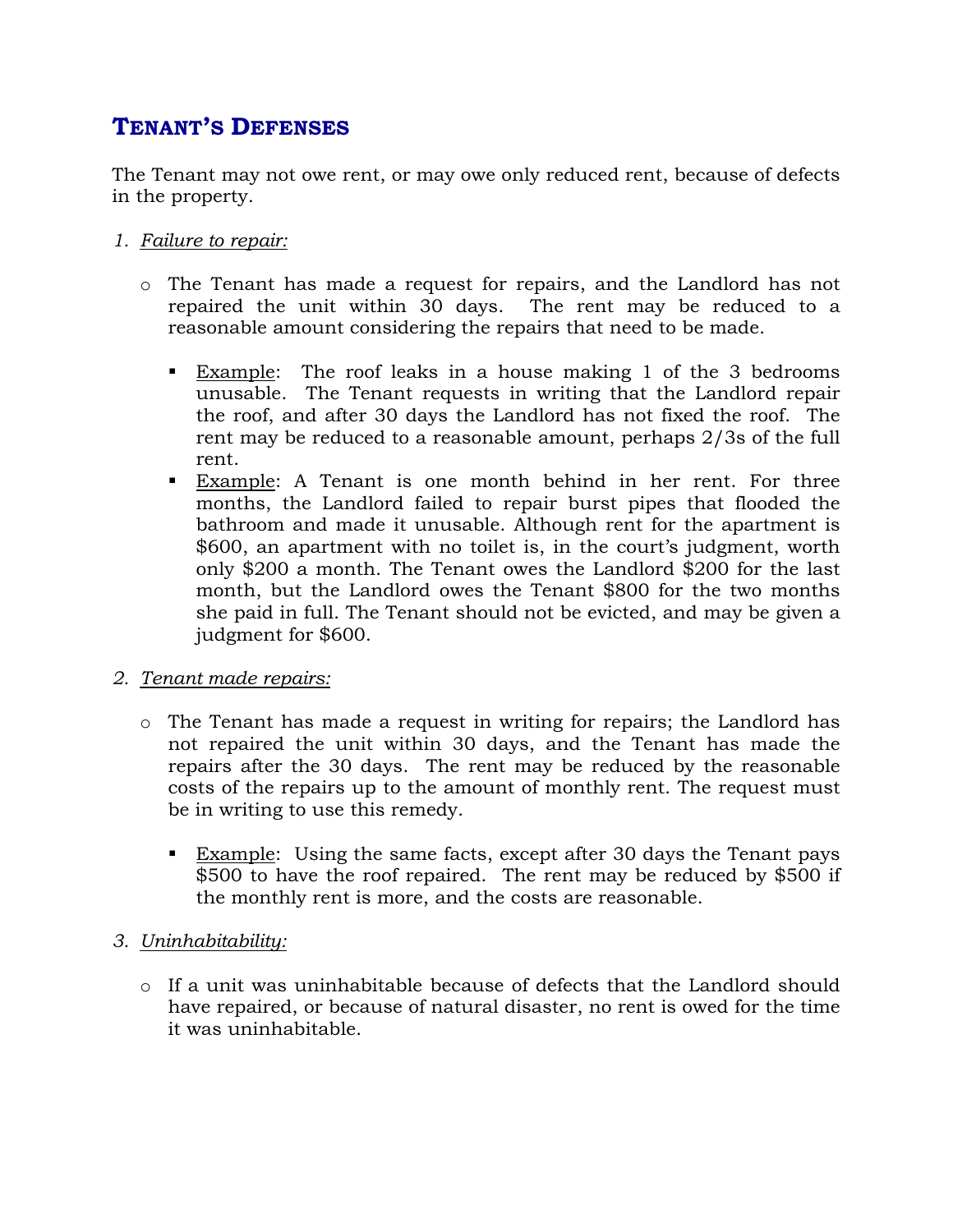**Example:** If a unit was uninhabitable for three months because of water damage after Hurricane Katrina, a Tenant does not owe rent for those three months.

### *4. Acceptance of rent:*

- o A Landlord may not seek eviction if he or she has accepted rent for a month after the month of nonpayment, or if he has accepted part payment, including a payment by Section 8.
	- Example: Tenant did not pay March rent, but paid April rent, and Landlord accepted April rent. The Tenant still owes the rent; he just can't be evicted for not paying it.
- *5. No material noncompliance, or breach was remedied:*
	- o What is a "material noncompliance"?
		- Tenant intentionally or negligently destroyed or damaged any part of the rental unit or knowingly allowed anyone else to do it; or
		- Broke some other major requirement in the lease.

Miss. Code Ann. § 89-8-25

- o If the Tenant remedies the breach within thirty days, he may not be evicted.
	- Example: If the breach is damage to the apartment, and the Tenant pays for the damage, he may not be evicted unless it is the second time he has damaged property in six months.

## **WHAT HAPPENS IF THE LANDLORD WINS?**

### o **If the judgment is for the Landlord:**

- The court will issue a warrant to the sheriff or constable to put the Landlord back into possession of the rental unit.
- The court can order the Tenant to pay the costs of the proceedings.
- The court can also order the Tenant pay double rent for the time from when the Tenant first got the written notice of eviction to the time the Tenant actually was out of the rental unit, if the Tenant acted in bad faith. A Tenant who believes that he or she has a valid defense to the eviction is not acting in bad faith.